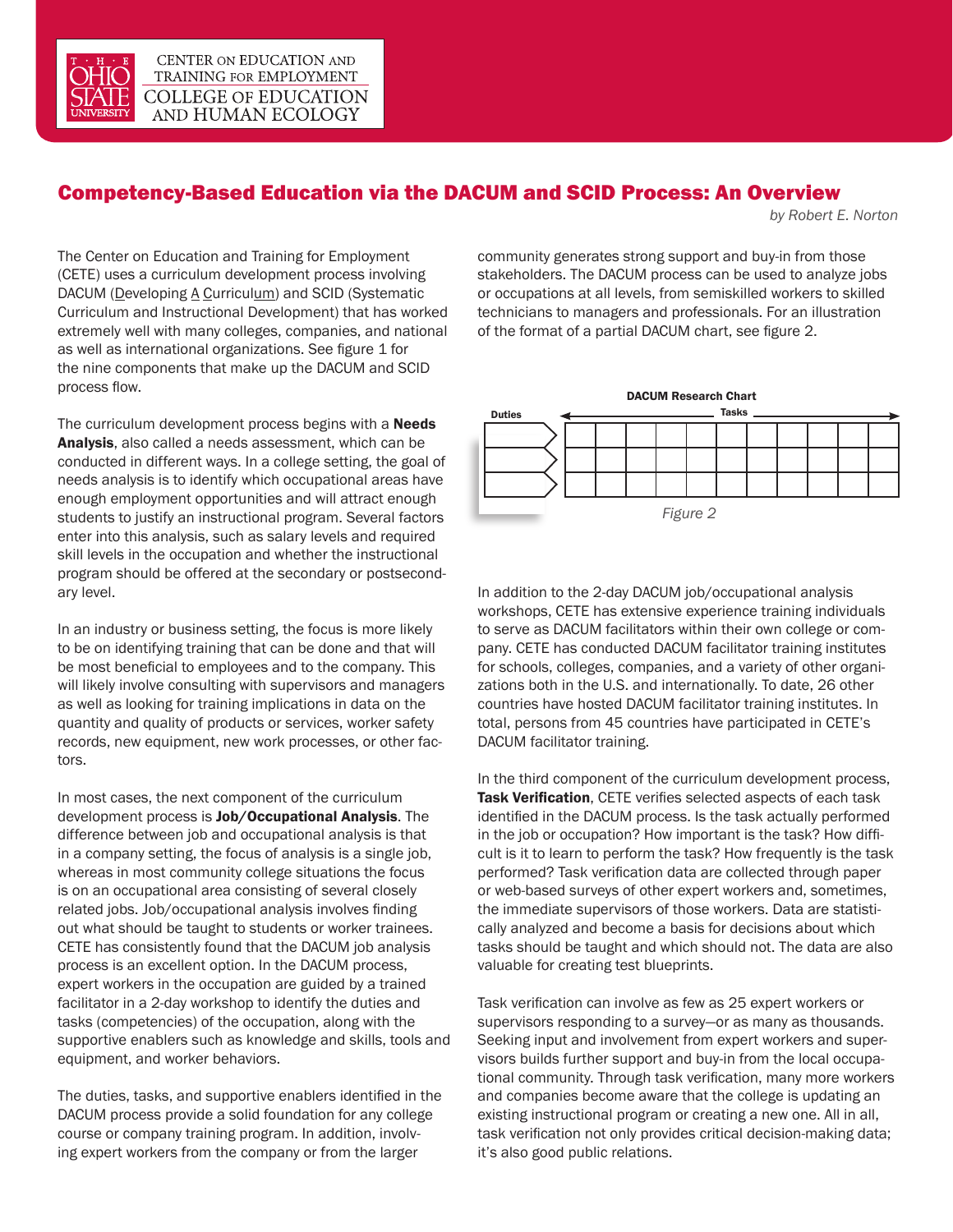

*Figure 1*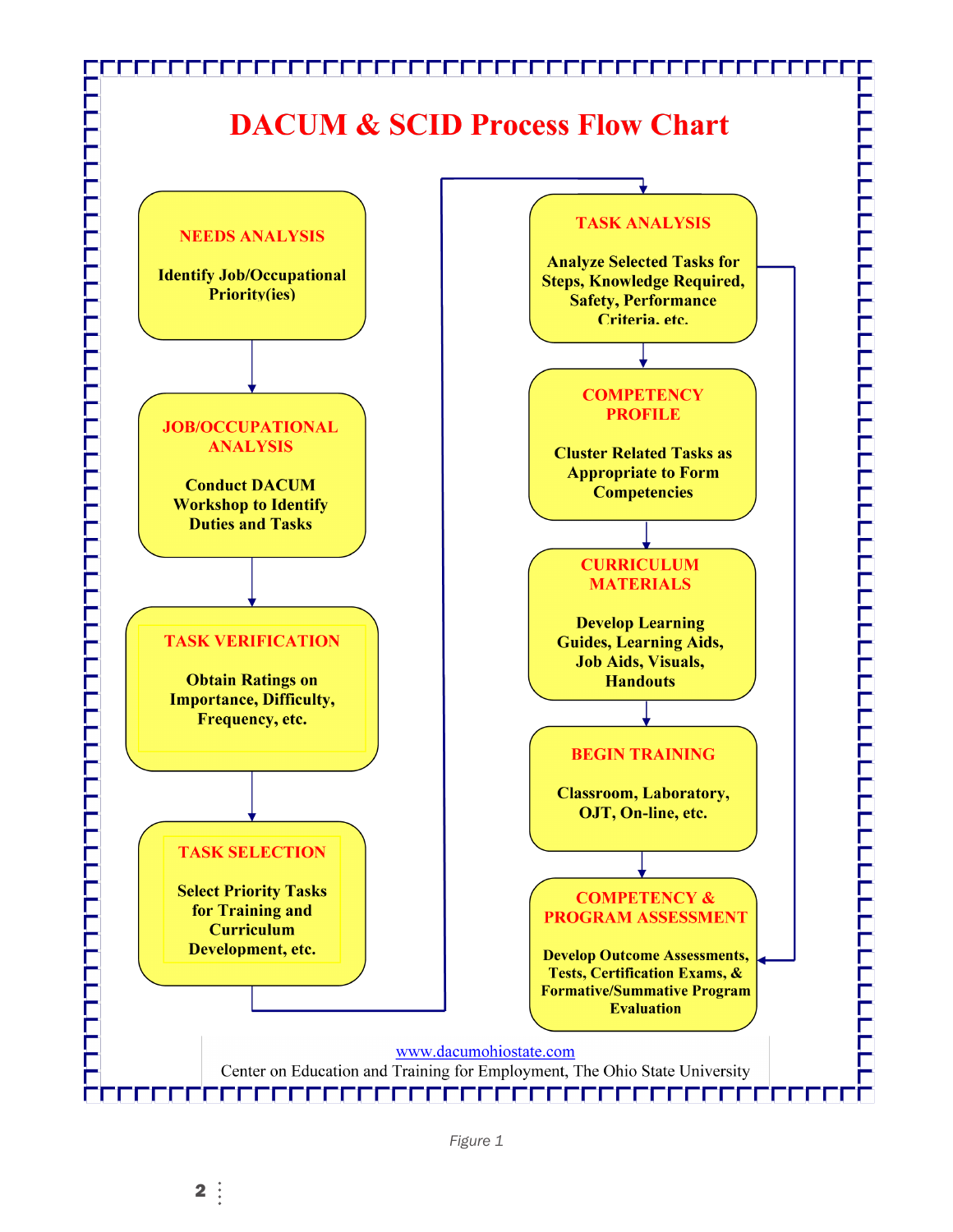In the next component of the curriculum development process, Task Selection, data gathered during task verification are used to select tasks for instruction. Instruction would typically not be provided for a task that is of low importance or of low difficulty or that is performed by very few workers *unless there is a compelling reason to provide instruction*—for example, the task is a new one that workers have not yet been trained to perform. CETE's experience has been that if a task is performed by fewer than 25 percent of workers, it should be set aside, as the return on investment for training on such a task will be quite low. Usually, task selection decisions should be made by a team of qualified persons; in a college, for example, a team could include the department chair, an instructor, a curriculum specialist, and a member of the DACUM panel.

The next component of the curriculum development process is to conduct Task Analysis. Whether in a college or a company, instructors need more information (unless they have had recent personal experience) on the tasks selected for instruction: the steps of the task, the tools and equipment needed, the knowledge and skills required, safety concerns, relevant worker behaviors, decisions the worker must make, and the criteria used by industry to judge the adequacy of performance.

CETE recommends that ideally, all tasks should be analyzed. However, there may be limitations to task analysis in practice. Companies usually want every important task analyzed. Company managers often say that they want to capture the intellectual capital of current workers before they leave or retire. Colleges, on the other hand, often feel that instructors are responsible for personally conducting task analysis or for bringing in guest speakers on tasks they are not familiar with. A thorough analysis of a single task with many steps can take an hour or more, so limited availability of expert workers from industry and limited time available to instructors can make task analysis difficult.

Next, an instructional Competency Profile is established using good professional judgment. CETE recommends examining the results of task analysis carefully to see which tasks require similar knowledge and worker behaviors. Often, there are multiple tasks in the occupation that require basically the same knowledge, although the knowledge may be applied differently. For instruction, it often makes a lot of sense to cluster such tasks together and write a new competency statement that encompasses all of the clustered tasks.

CETE likes to point out that not all tasks are of the same size or importance; some tasks are so significant that they deserve to be an instructional competency all by themselves. In many cases, however, if like tasks are clustered into a single

competency, students or employees do not have to read the same information two or three times—or more. The necessary information can be supplied once in a single learning guide or module, and learners can spend time practicing and demonstrating the skills involved.

With task analysis completed and detailed, step-by-step information gathered, competency-based **Curriculum Materi**als can now be developed. Many types of competency-based materials can be developed, including learner-centered learning guides, learning aids, handbooks, handouts, and job aids or instructor lesson plans—to mention just a few. Time, resources, instructor preferences, and institutional preferences are some of the factors that determine which materials are developed. Most of the trainees CETE has worked with prefer to develop learning guides designed for learners to use at their own pace. CETE feels that although learning guides take skill and time to develop, they have many advantages.

Learning guides consist of a performance objective and two or more enabling objectives. For each enabling objective, a learning experience with multiple, carefully selected activities is developed. Each learning experience contains a Self-Check and Model Answers and/or a Practice Exercise. Upon completion of all learning experiences, the learner must demonstrate his or her skill; the instructor uses the performance criteria in the learning guide's Performance Test to evaluate the learner's performance. If the learner does not demonstrate competency in the Performance Test, the instructor guides him or her to more practice or other activities until competency is achieved. A knowledge test may also be administered, if desired.

Once competency-based curriculum materials have been developed, it's time to **Begin Training**—assuming you've recruited students, provided the necessary facilities, hired a qualified instructor, and so on. The instructor has three very important roles: advise students, assist students, and assess student progress. Instruction may be delivered in a classroom, in a laboratory, online, or through on-the job training. Often, instruction is delivered in a blended approach using two or three different methods.

Administrators, other stakeholders, and learners may need to be oriented to learning guides or modules if they are being used for the first time. It may be a challenge for instructors to develop high-quality, learner-centered, competency-based materials, but CETE has identified many advantages of learning guides:

- They allow learners to work at their own pace.
- They free the instructor from lesson planning and lecturing.